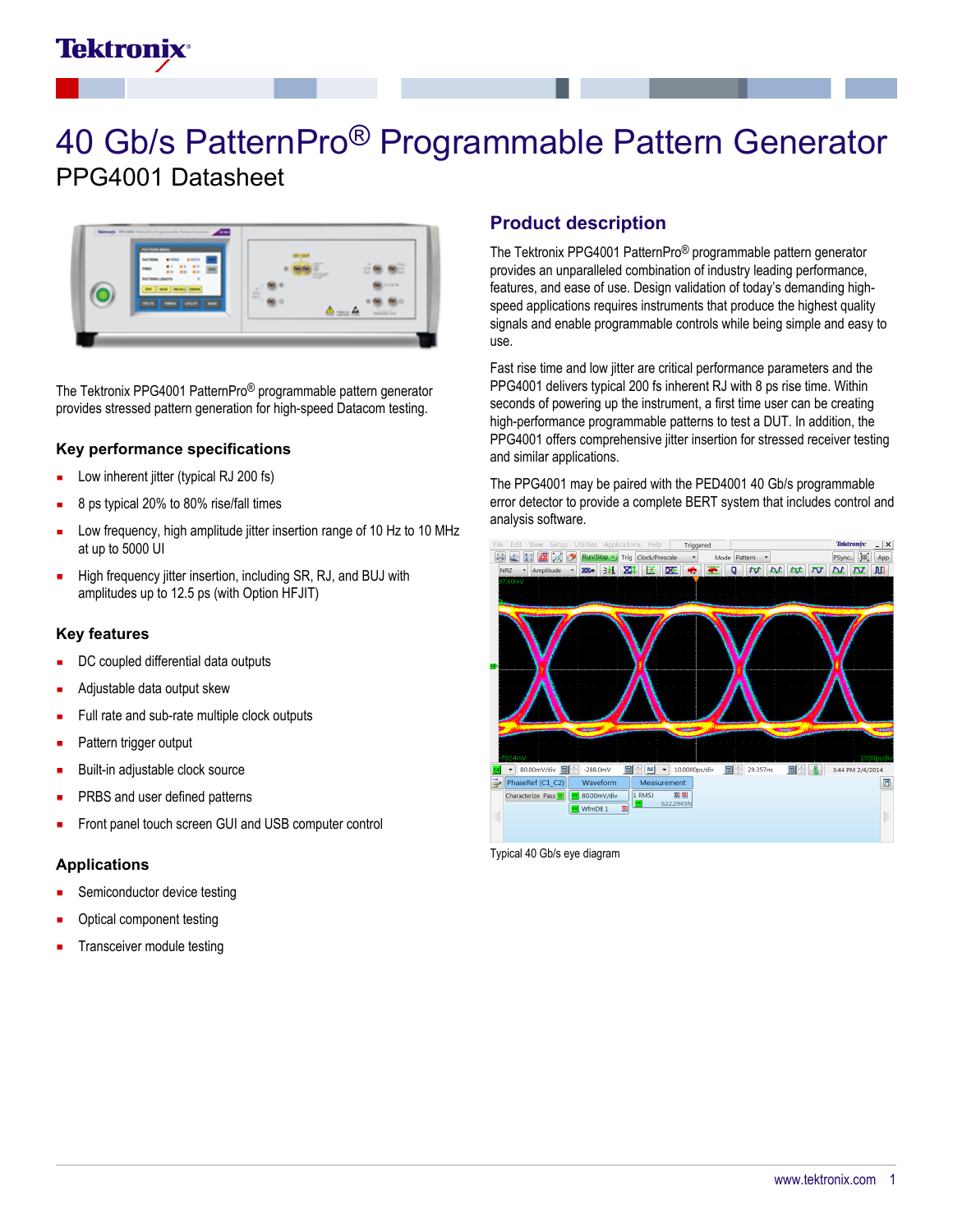# Specifications

## **Data outputs**

| Amplitude                   | DC coupled. Each side of the differential pair swings from -500 mV to 0 V. Ground-referenced CML. Terminiated 50 Ω to ground. |  |
|-----------------------------|-------------------------------------------------------------------------------------------------------------------------------|--|
| Single-ended                | 500 mV, typical                                                                                                               |  |
| <b>Differential</b>         | 1.0 V, typical                                                                                                                |  |
| <b>Rise/fall time</b>       | Scope bandwidth can impact the measured signal rise time.                                                                     |  |
| 20 to 80%                   | 8 ps, typical                                                                                                                 |  |
| 10 to 90 %                  | 12 ps, typical                                                                                                                |  |
| Data output jitter          | Measured at 40 Gb/s with 2 <sup>11</sup> -1 PRBS                                                                              |  |
| Total jitter (1E-12)        | 7 ps <sub>p-p</sub> , typical                                                                                                 |  |
| Random jitter               | 200 fs, RMS, typical                                                                                                          |  |
| Data phase delay adjustment |                                                                                                                               |  |
| Range                       | 100 ps $(\pm 50 \text{ ps})$                                                                                                  |  |
| <b>Resolution</b>           | $100$ fs                                                                                                                      |  |
| <b>Connector type</b>       | $2.4 \text{ mm}$                                                                                                              |  |
| Output impedance            |                                                                                                                               |  |
| $50\ \Omega$                | Single-ended                                                                                                                  |  |
| 100 $\Omega$                | <b>Differential</b>                                                                                                           |  |
|                             |                                                                                                                               |  |

# **Clock outputs**

| Full rate clock output | AC coupled, single-ended                                              |
|------------------------|-----------------------------------------------------------------------|
| Frequency              | 20 GHz to 40 GHz                                                      |
| Amplitude              | 500 m $V_{p-p}$ , typical                                             |
| <b>Connector type</b>  | $2.4 \text{ mm}$                                                      |
| Half rate clock output | AC coupled, differential                                              |
| Amplitude              | 500 m $V_{p-p}$ , typical                                             |
| <b>Connector type</b>  | $2.4 \text{ mm}$                                                      |
| In clock output        | AC coupled, single ended                                              |
| Programmable divider   | $n = 2, 4, 8, 16$                                                     |
| Amplitude              | 500 m $V_{p-p}$ typical                                               |
| <b>Connector type</b>  | $2.4 \text{ mm}$                                                      |
| <b>Trigger output</b>  | Programmed as pattern trigger or clock/n (with $n =$ multiples of 64) |
| Amplitude              | -500 mV to 0 V, DC coupled                                            |
| <b>Connector type</b>  | <b>SMA</b>                                                            |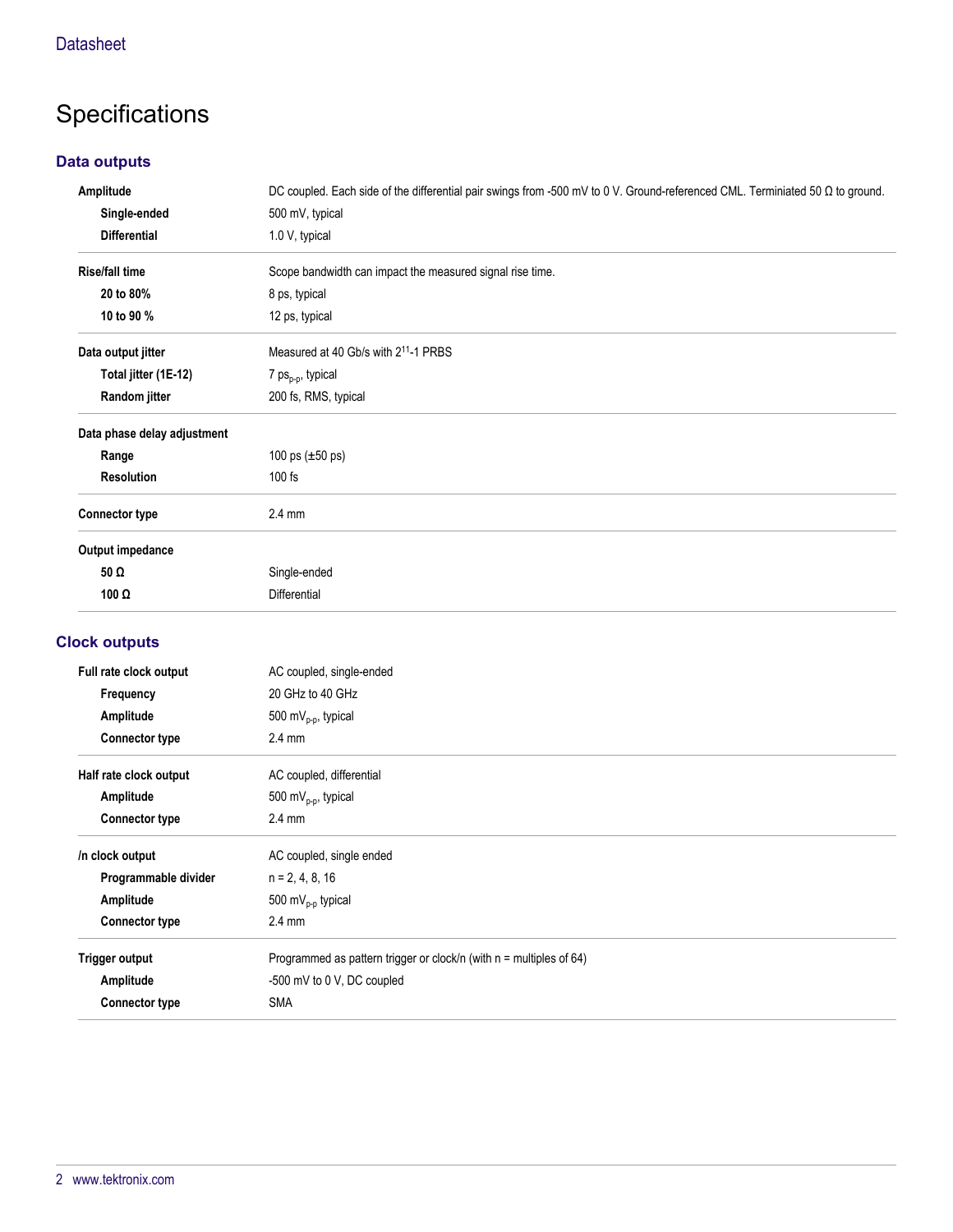# PPG4001 Datasheet

## **Data patterns**

| Pattern type                   | Data (from memory) or PRBS                                                                       |
|--------------------------------|--------------------------------------------------------------------------------------------------|
| Data rate                      | Programmable/adjustable                                                                          |
| Range                          | 1.54 Gb/s to 40 Gb/s                                                                             |
| <b>Resolution</b>              | $10$ kb/s                                                                                        |
| Accuracy                       | $±5$ ppm                                                                                         |
| PRBS pattern lengths           |                                                                                                  |
| $2^7 - 1$ bits                 | Polynomial = $X^7 + X^6 + 1$                                                                     |
| $2^9$ - 1 bits                 | Polynomial = $X^9 + X^5 + 1$                                                                     |
| $2^{11} - 1$ bits              | Polynomial = $X^{11} + X^9 + 1$                                                                  |
| $2^{15} - 1$ bits              | Polynomial = $X^{15} + X^{14} + 1$                                                               |
| $2^{23}$ - 1 bits              | Polynomial = $X^{23}$ + $X^{18}$ + 1                                                             |
| $2^{31} - 1$ bits              | Polynomial = $X^{31}$ + $X^{28}$ + 1                                                             |
| Data pattern depth             |                                                                                                  |
| Range                          | 2 to 4,194,304 bits                                                                              |
| <b>Resolution</b>              | 1 bit                                                                                            |
| Pattern output bit shift range | $\pm$ (2 <sup>30</sup> – 1) bits. Shifts the data pattern                                        |
| Programmable error insertion   | Error insertion can be enabled with either single bit error insertion or at a programmable rate. |
| Single bit errors              | Yes                                                                                              |
| Programmable bit errors        | 10-3 to 10-15 BER                                                                                |

### **Jitter insertion**

| High frequency jitter insertion<br>option | Add-on option for the instrument. Sum of external, internal sine, and internal noise. Total range depends on modulation<br>frequencies. Exceeding the range can generate errors. |
|-------------------------------------------|----------------------------------------------------------------------------------------------------------------------------------------------------------------------------------|
| Frequency range                           | 5 kHz to 100 MHz                                                                                                                                                                 |
| Amplitude range                           | 0 to 1.25 $ps_{p-p}$                                                                                                                                                             |
| Accuracy                                  | $±10\%$ , typical                                                                                                                                                                |
| <b>Total modulation range</b>             | 1.25 $ps_{p-p}$                                                                                                                                                                  |
| <b>Built-in sine source</b>               | Programmable from either the front panel touch screen or remote control.                                                                                                         |
| Frequency range                           | 5 kHz to 100 MHz                                                                                                                                                                 |
| Amplitude range                           | 0 to 12.5 $ps_{p-p}$                                                                                                                                                             |
| Accuracy                                  | $±10\%$ , typical                                                                                                                                                                |
| Built-in random noise source              | Programmable from either the front panel touch screen or remote control.                                                                                                         |
| Amplitude range                           | $0$ to 5 ps                                                                                                                                                                      |
| Accuracy                                  | $±10\%$ typical                                                                                                                                                                  |
| <b>Built-in BUJ source</b>                | Programmable from either the front panel touch screen or remote control.                                                                                                         |
| Amplitude range                           | 0 to 12.5 $ps_{p-p}$                                                                                                                                                             |
| <b>Modulation data rates</b>              | 100 Mb/s to 2.5 Gb/s                                                                                                                                                             |
| <b>PRBS</b> sequences                     | 7,9,11,15,23,31                                                                                                                                                                  |
| <b>Filter values</b>                      | 25/50/100 MHz filters                                                                                                                                                            |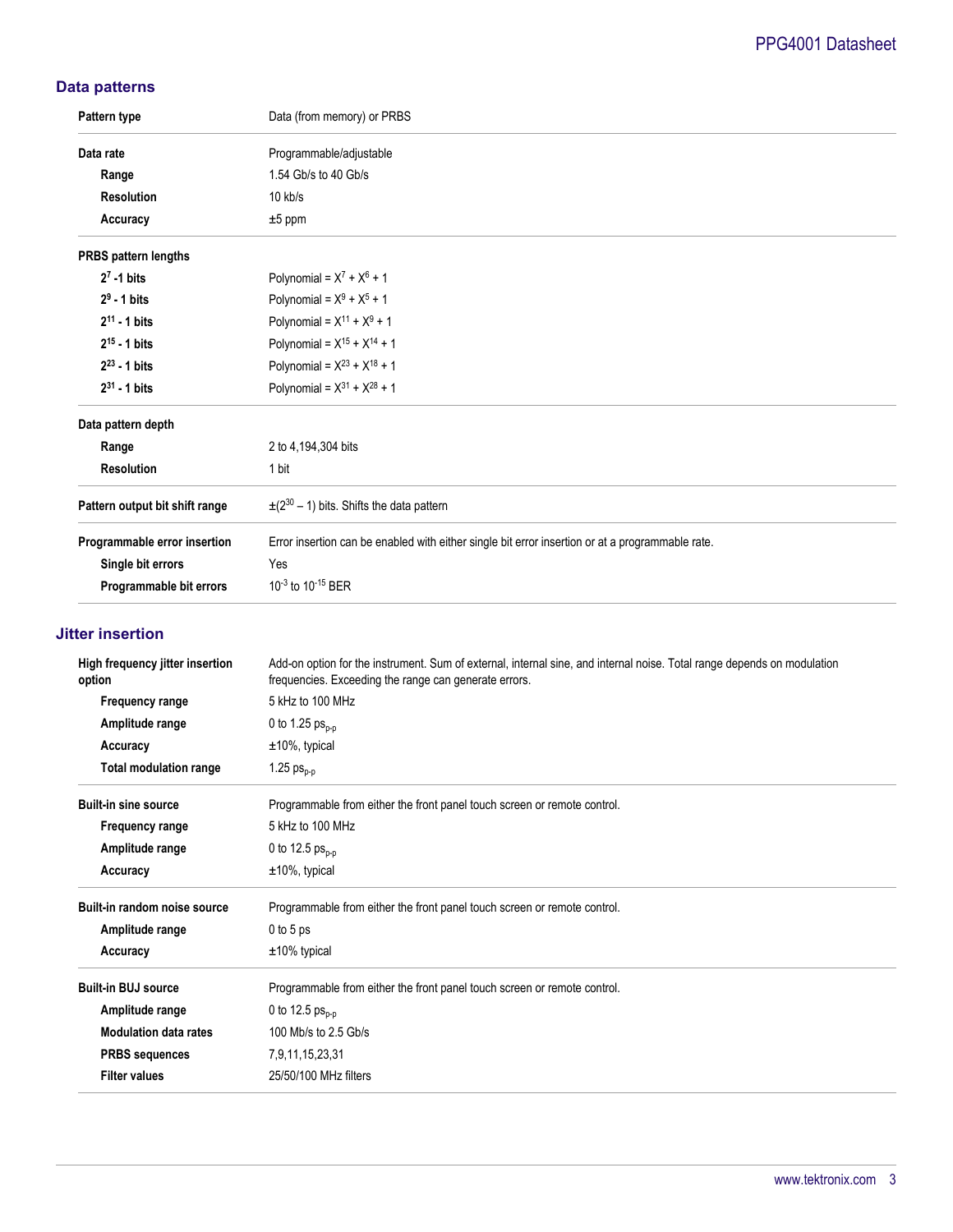## **Datasheet**

#### **Jitter insertion**

| <b>External modulation input</b> | DC coupled, 3 dB bandwidths, 1 $V_{n-n}$ . Input equals modulation of 150 ps <sub>n-n</sub> . |  |
|----------------------------------|-----------------------------------------------------------------------------------------------|--|
| <b>Frequency range</b>           | DC to 100 MHz                                                                                 |  |
| Amplitude range                  | 0 to 12.5 ps $_{\text{no}}$                                                                   |  |
| Maximum input                    | $5V_{p-p}$                                                                                    |  |

Add-on option.

#### **Low frequency jitter insertion (Option LFJIT)**

**SJ modulation range curve points**

| Parameter                                | Value                               |
|------------------------------------------|-------------------------------------|
| 10 Hz $f_{mod}$                          | 5000 UI <sub>p-p</sub>              |
| $100$ Hz $f_{mod}$                       | $\overline{2000}$ Ul <sub>p-p</sub> |
| 1 kHz $f_{mod}$                          | 2000 Ul <sub>p-p</sub>              |
| 10 kHz $f_{mod}$                         | $\overline{2000}$ Ul <sub>p-p</sub> |
| 100 kHz $f_{\text{mod}}$                 | $100$ Ul <sub>p-p</sub>             |
| $\sqrt{1}$ MHz f <sub>mod</sub>          | 10 $UI_{p-p}$                       |
| $2$ Mz $f_{mod}$                         | $1 \mathrm{UI}_{p-p}$               |
| $\sqrt{10 \text{ MHz}}$ f <sub>mod</sub> | $0.5$ Ulp-p                         |

# **Trigger system**

| Trigger waveform      | Pattern mode trigger is synced to channel 1 pattern.             |
|-----------------------|------------------------------------------------------------------|
| Pattern mode          | 1 pattern per trigger for pattern length $=$ multiple of 64      |
|                       | 64 patterns per trigger for other pattern lengths                |
| Clock/n mode          | 64 through $(2^{32} - 64)$ , n= any multiple of 64 in that range |
| Duty cycle            | 50%, for either Pattern or Clock/n                               |
| High level            | 0 V, typical                                                     |
| Low level             | -500 mV, typical                                                 |
| Output impedance      | $50 \Omega$ , DC-coupled                                         |
| <b>Connector type</b> | <b>SMA</b>                                                       |

## **Clock inputs**

| Frequency range      | 10 GHz to 20 GHz, half rate                            |
|----------------------|--------------------------------------------------------|
| Input signal         | 500 m $V_{p-p}$ , typical, AC coupled                  |
| Maximum input signal | 800 mV <sub>p-p</sub> , $\pm$ 5 V DC, Damage threshold |
| Input impedance      | 50 Ω, AC-coupled                                       |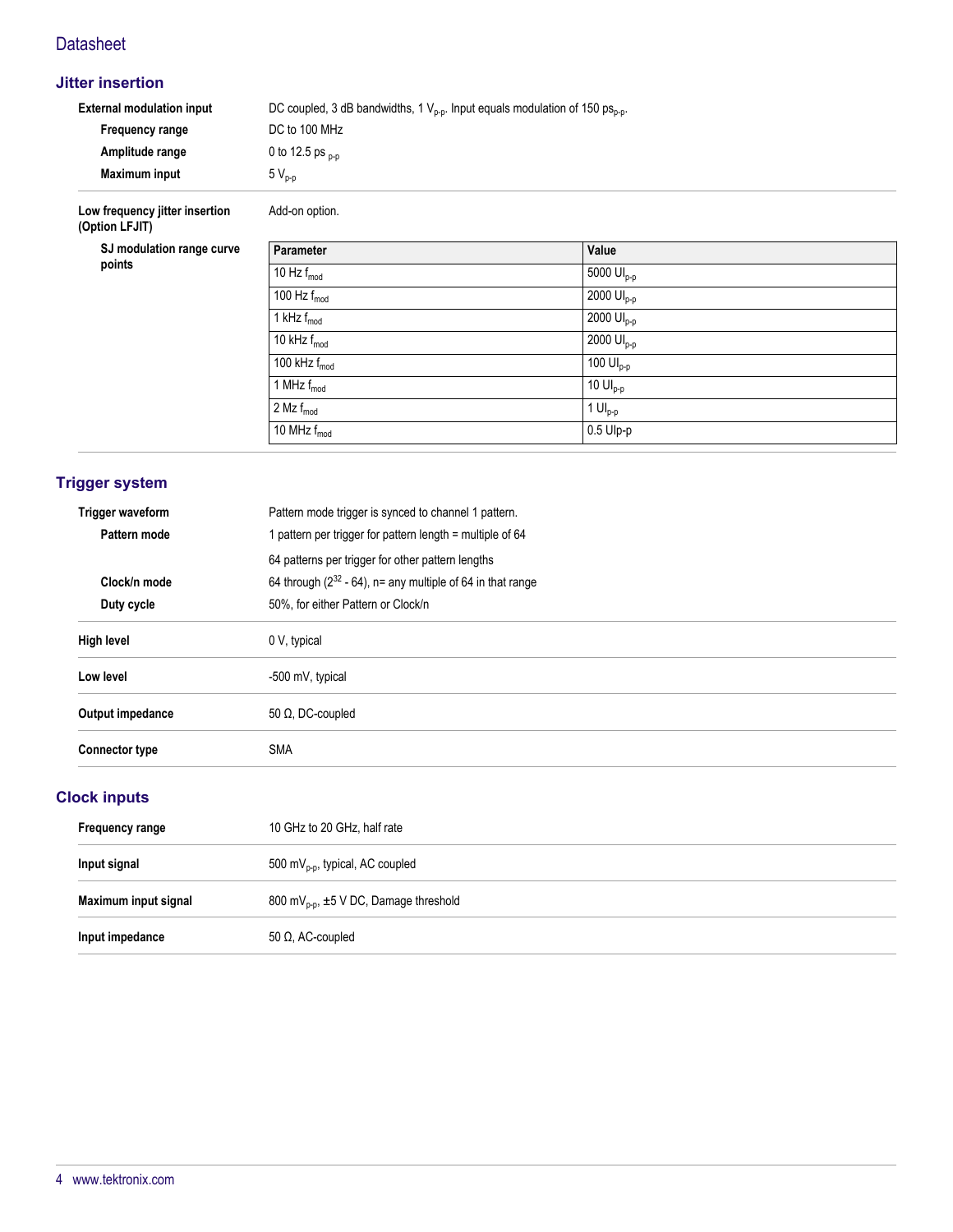# PPG4001 Datasheet

### **Reference clock**

| Input frequency range         | 100 MHz $\pm$ 10 ppm                          |
|-------------------------------|-----------------------------------------------|
| Input signal                  | 1 $V_{p-p}$ , typical, 50% duty square wave   |
| Maximum input signal          | 5 $V_{p-p}$ , $\pm 10$ V DC, Damage threshold |
| Input impedance               | $50 \Omega$ , AC-coupled                      |
| Output signal                 | 1.2 $V_{p-p}$ , typical, Square wave          |
| 10 MHz reference input/output | Yes. BNC connector                            |

#### **Channel skew**

| Skew adjust          | Relative to nominal position                                                                                                     |
|----------------------|----------------------------------------------------------------------------------------------------------------------------------|
| Range                | $±50$ ps                                                                                                                         |
| <b>Resolution</b>    | $100$ fs                                                                                                                         |
| <b>Pattern shift</b> | Advance or delay. This is equivalent to unlimited shifting since this range allows shifting the longest pattern to any position. |
| Range                | $\pm$ (2 <sup>30</sup> -1)                                                                                                       |
| <b>Resolution</b>    | 1 bit                                                                                                                            |

### **Data error insertion**

| <b>Error insertion types</b> | Single or rate-based                              |
|------------------------------|---------------------------------------------------|
| <b>Error insertion rate</b>  |                                                   |
| Range                        | 1 x 10 <sup>-3</sup> to 1 x 10 <sup>-15</sup> BER |
| <b>Resolution</b>            | 3 digits                                          |

#### **Control interfaces**

| Front panel touchscreen GUI | Yes, edit all instrument settings.                                               |
|-----------------------------|----------------------------------------------------------------------------------|
|                             | <b>Computer programmable interface</b> USB TMC, program all instrument settings. |

## **Physical characteristics**

| Front panel width (with mounting<br>tabs) | 48.3 cm (19.0 in)               |
|-------------------------------------------|---------------------------------|
| Height                                    | 13.3 cm (5.25 in)               |
| Width                                     | 45.1 cm (17.75 in)              |
| Depth (rack mount)                        | 35.1 cm (13.8 in)               |
| Weight                                    | 11.1 kg (24.5 lbs)              |
| <b>Operating temperature</b>              | 0 °C to 50 °C (32 °F to 122 °F) |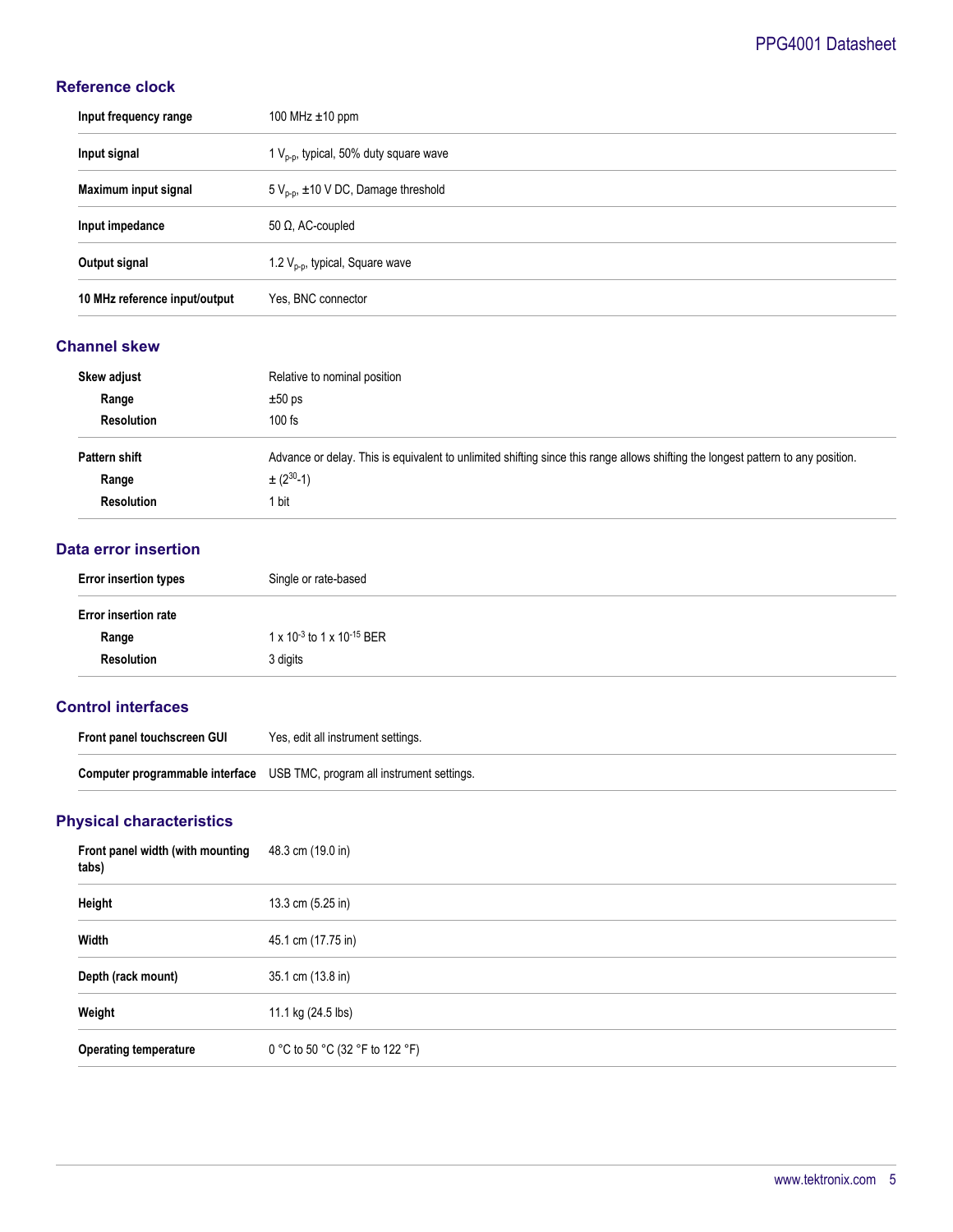# Ordering information

# **Models**

| <b>PPG4001</b> | 40 Gb/s programmable pattern generator, 1 channel |
|----------------|---------------------------------------------------|
|                |                                                   |

# **Instrument options**

| PPG4001 LFJIT | Low frequency jitter option for the PPG4001  |
|---------------|----------------------------------------------|
| PPG4001 HFJIT | High frequency jitter option for the PPG4001 |

### **Power plug options**

| Opt. A0         | North America power plug (115 V, 60 Hz)    |
|-----------------|--------------------------------------------|
| Opt. A1         | Universal Euro power plug (220 V, 50 Hz)   |
| Opt. A2         | United Kingdom power plug (240 V, 50 Hz)   |
| Opt. A6         | Japan power plug (100 V, 110/120 V, 60 Hz) |
| Opt. A10        | China power plug (50 Hz)                   |
| <b>Opt. A11</b> | India power plug (50 Hz)                   |
| <b>Opt. A99</b> | No power cord                              |

## **User manual options**



**Opt. L0** English manual



(SRI) (SRI)

Tektronix is registered to ISO 9001 and ISO 14001 by SRI Quality System Registrar.



Product(s) complies with IEEE Standard 488.1-1987, RS-232-C, and with Tektronix Standard Codes and Formats.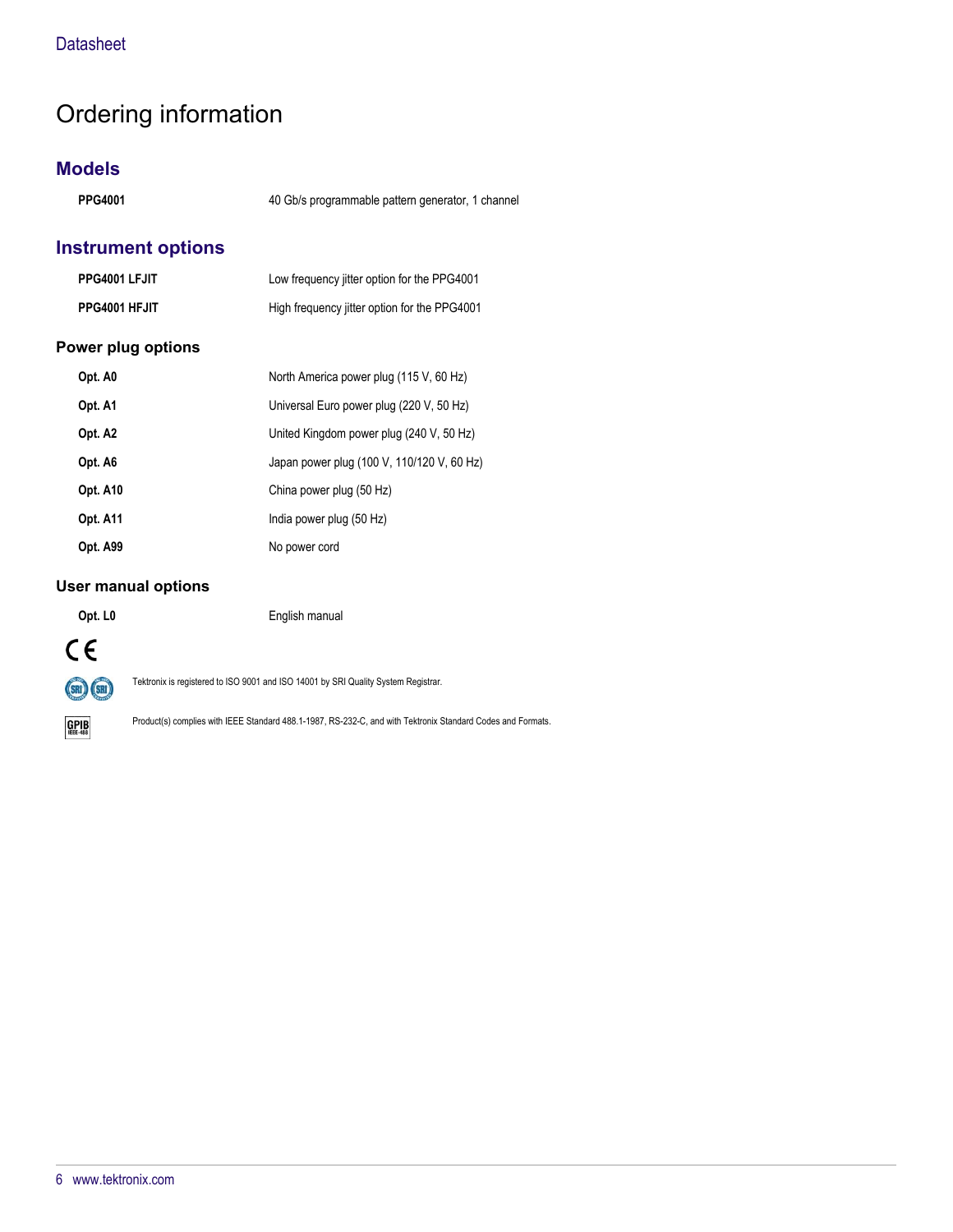PPG4001 Datasheet